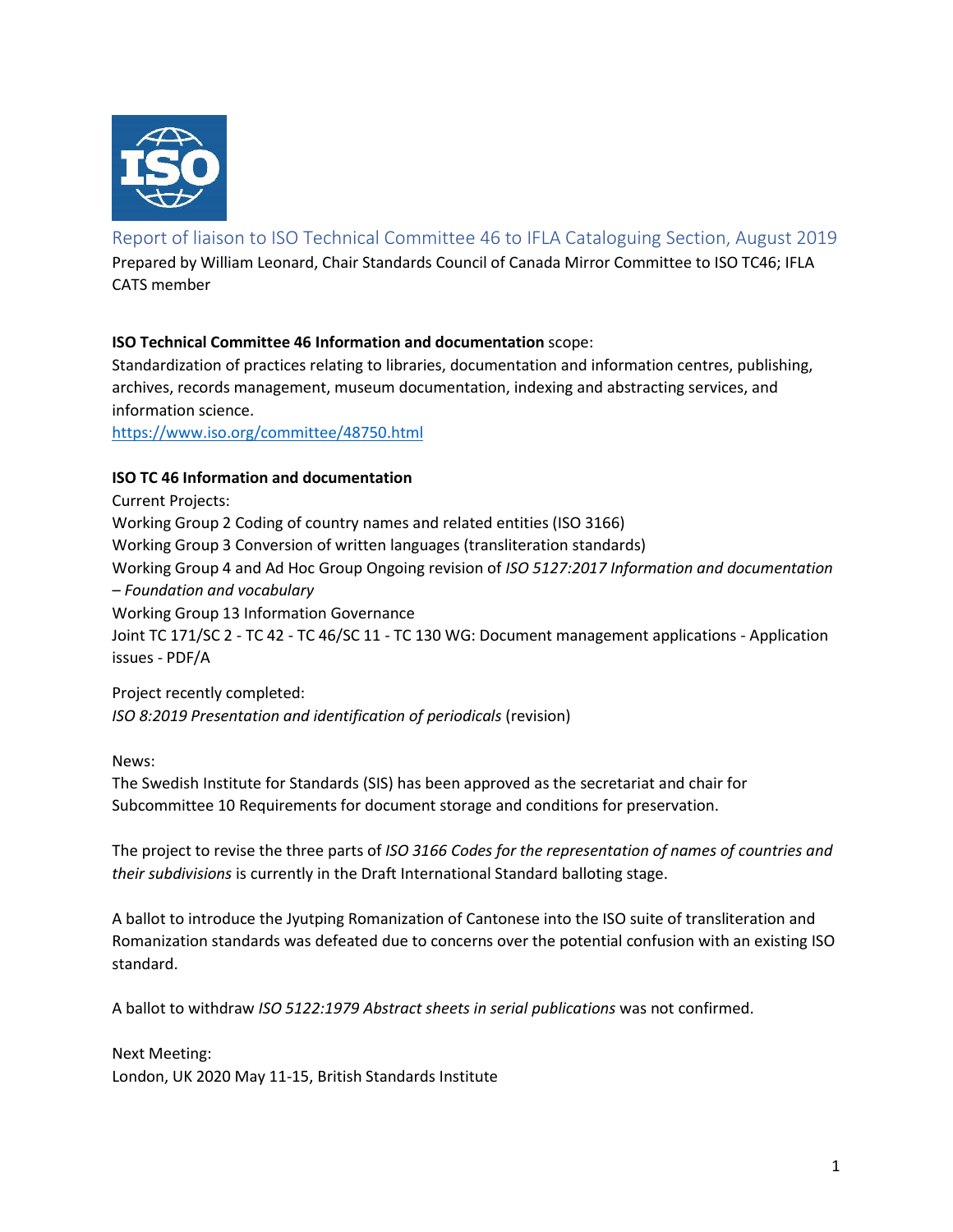#### **ISO TC46 Subcommittee 4 Technical Interoperability**

Current Projects:

Joint liaison project with ISO/IEC JTC1 SC34, IEC/TC100/TA10 for digital publishing specification *EPUB3* Joint working group with ISO TC 37/SC2 (JWG 7), to review *ISO 639 Terminological and lexicographical working methods (codes for names of languages) ISO 15836 part 2 DCMI properties and classes* The new part will be distributed for FDIS balloting later this year. A new project to revise *ISO 18626 Interlibrary loans* is currently under ballot. Technical revisions of *ISO 28560 RFID in libraries*

Systematic review underway: *ISO 6630:1986 Bibliographic control characters*

Project recently completed *ISO 15511:2019 International standard identifier for libraries and related organizations (ISIL)*

News:

A call is expected for an ISO member body to take on responsibility for the chair and secretariat of ISO TC46/SC4 Technical interoperability.

#### **ISO TC46 Subcommittee 8 Quality – Statistics, Performance Evaluation**

Current projects: *ISO 21246 Key indicators for museums ISO 24083 International archives statistics* 

Three new projects will commence the revision of three standards: *ISO 2789:2013 International library statistics ISO 11620:2014 Library performance indicators ISO 16439:2014 Methods and procedures for assessing the impact of libraries*

Project recently completed: *ISO 21248:2019 Quality assessment for national libraries*

#### **ISO TC46 Subcommittee 9 Identification and Description**

Current projects:

Revision of *ISO 690 Guidelines for bibliographic references and citations to information resources* Revision of *ISO 3297 ISSN* (ready for the FDIS ballot) Development of a draft technical report *ISO/DTR 22038 Description and presentation of rights information* (emphasis on embedding and presenting rights statements within electronic resources) *ISO CD Technical Report 22943 Principles of identification*